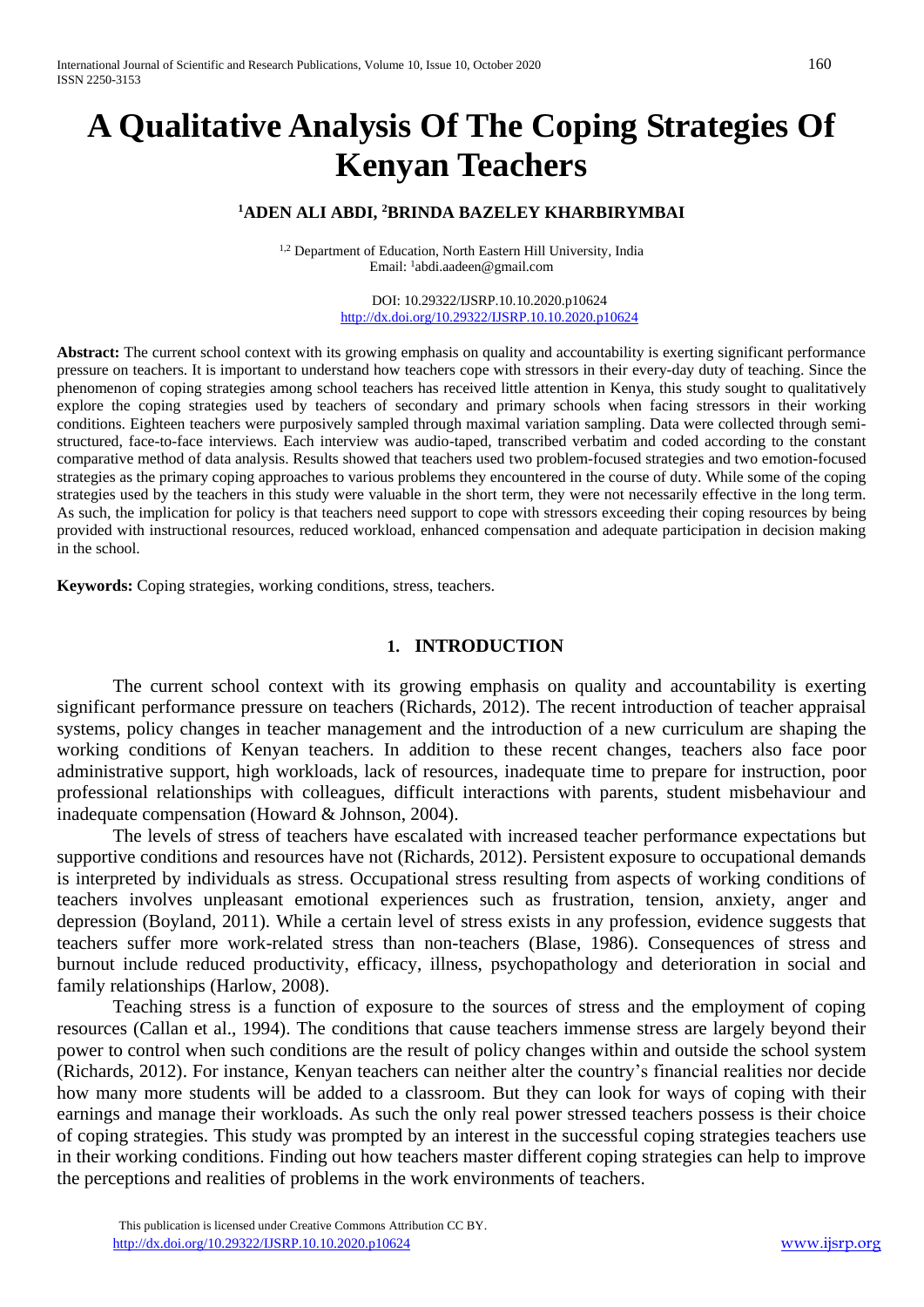While previous research on teacher stress in Kenya has primarily focused on the sources of stress (Jeserem, 2006), minimal research attention has been directed toward coping with stressors in the working conditions of teachers. In addition, research into teacher coping has relied largely on quantitative methods that employ highly structured survey instruments which may greatly limit the research participant's responses. Consequently, in the area of teacher coping, using qualitative methods which give research participants opportunities to explain in detail the coping strategies have rarely been used in Kenya. By examining multiple views through qualitative approaches, we can better understand the conceptions teachers hold about their coping strategies. With this understanding, researchers can better isolate variables and develop models about coping strategies.

Coping is a way people consciously choose to reduce stress by altering its causes (Lazarus & Folkman, 1984). Stress plays an important role in the coping process as individuals within organizations enact strategies to ease or completely alleviate stressful events in their job contexts (Griffith et al., 1999).

While the findings of different studies on the coping strategies used by teachers reveal a diversity of strategies, two main categories manifest: problem-focused coping and emotion-focused coping (Lazarus & Folkman, 1984). Problem-focused coping, is aimed at problem solving or doing something to alter the source of the problem. Emotion-focused coping, is aimed at reducing or managing the emotional distress that is associated with a problem. People use problem-focused approaches when they believe a problem can actually be changed (Vorell, 2012). Conversely, when someone believes a situation cannot be changed, he or she enacts an emotion-focused approach and works to change his or her internal appraisal of the stressor (Griffith et al., 1999).

Coping resources such as psychological, social and organizational means available to a person influence whether a particular coping strategy can or will be implemented (Callan et al., 1994). This study defines coping as the process in which teachers engage to manage the stressors in their working conditions that they identify as exceeding their personal or organizational resources.

The coping strategies adopted for interpretation of the interview data in this study are based on the theoretical categorization of Carver, Scheier, & Weintraub (1989) which identifies the particular coping responses under problem-focused coping and emotion-focused coping. Typical responses in problemfocused coping are active coping, planning, suppression of competing activities, restraint coping and seeking of instrumental social support. Coping responses of emotion-focused coping are seeking of emotional social support, positive reinterpretation, acceptance, denial, turning to religion, focus on and venting of emotions, behavioural disengagement, mental disengagement.

### **2. METHOD**

**Research Design:** A qualitative research methodology was employed to gain insight into the nature of coping strategies employed by teachers to respond to the stressful occurrences in their working conditions. The study was designed to focus on the general question, What strategies are used by teachers to cope with stressors in their working conditions? Collective case study method was used to provide vivid descriptions and explanations of coping strategies (Stake, 2005).

**Participants:** Data for this study were gathered from a population of 427 teachers in two subcounties of Garissa county in North Eastern Kenya. Eighteen (18) teachers were purposively sampled through maximal variation sampling based on the characteristics of school level, gender and school locale (Creswell, 2015). In addition, sample size was determined by Data Saturation Point.

**Interviews:** Data were collected through semi-structured, face-to-face interviews of 30 to 90 minutes length. The single-participant interviews consisted of broad, open-ended questions designed to describe the day-to-day coping strategies of teachers. Prompts were used to elicit more detailed information. Each interview was audio-taped and transcribed verbatim and coded according to the constant comparative method of data analysis.

## **3. RESULTS AND DISCUSSION**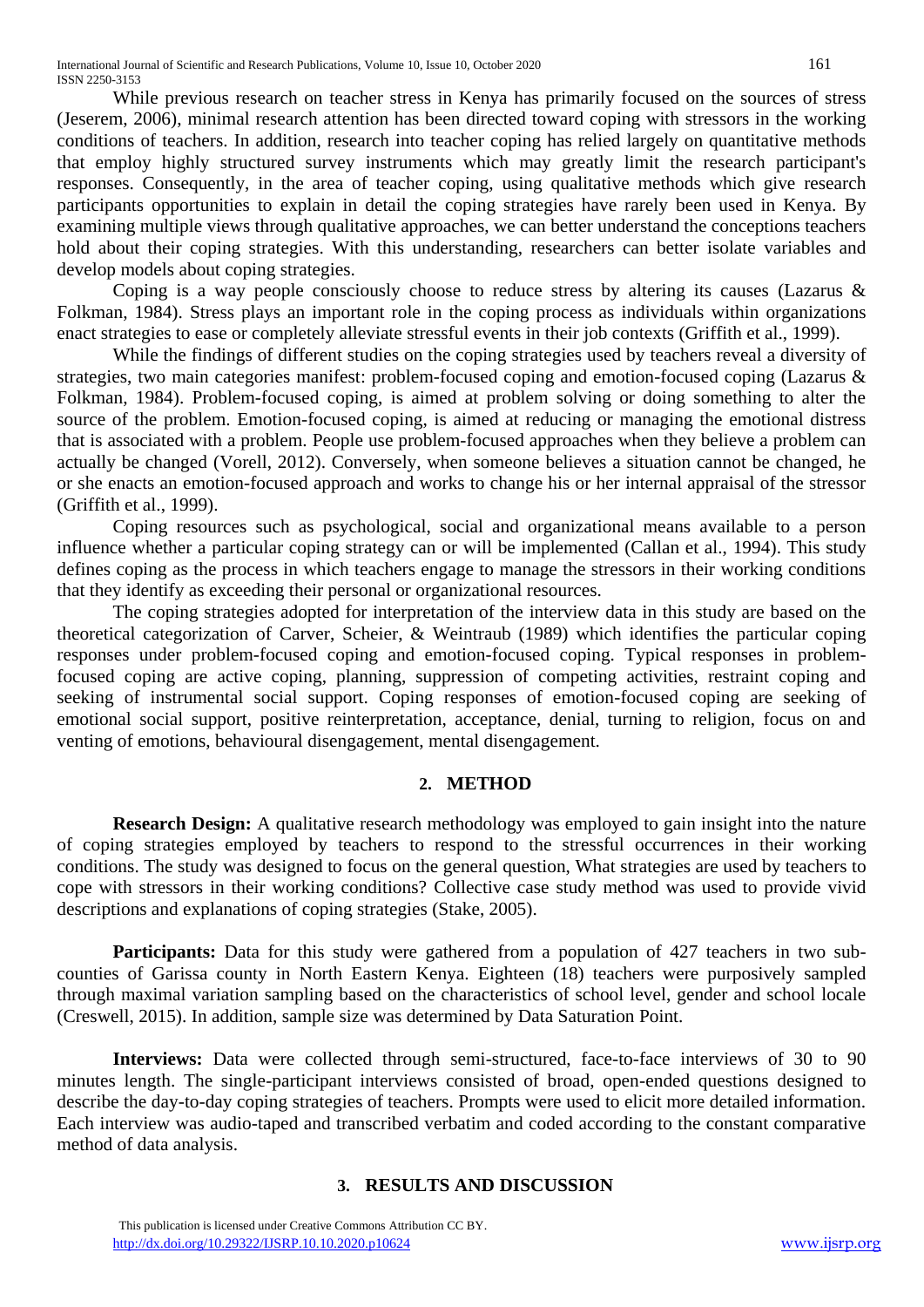The general research question addressed by this study was: What strategies are used by teachers to cope with stressors in their working conditions?

Analysis of the interview transcripts revealed that teachers used two problem-focused coping strategies and two emotion-focused strategies as the primary coping approaches to various problems in their working conditions. The problem-focused coping strategies were: active coping and planning, while the emotion-focused strategies were: acceptance and behavioural disengagement. The strategies employed by teachers to cope with stress problems experienced in their working conditions are presented below.

**Time Constraints:** Data show that teachers used problem-focused strategies in order to deal with problems of inadequate time in their daily teaching chores. In particular, teachers who had difficulty covering the content of the syllabus actively coped by creating additional teaching time in order to complete the syllabus. While non-regular teaching time for boarding secondary schools was Saturdays and evenings, day secondary schools and primary schools used early morning sessions before the start of regular lessons. The inability to cover the syllabus by teachers was a more pressing problem in secondary schools than primary schools because in secondary schools there is potential for students to be sent away for outstanding school fees within the school term. The extract below from a day secondary school teacher explains inadequate teaching time as a consequence of learning interruption when students are sent home for unpaid school fees or for short mid-term holidays and their coping responses.

"We are not able to cover the syllabus on time because there are many breaks in between. Sometimes students are sent for fees, there is a long period of half term lasting a week. So, teachers have decided to create extra time either early in the morning on school days, Saturdays or use PE lessons".

A boarding secondary school teacher also elucidated on how the teachers struggled in a race against time to utilize non-work hours to complete what they consider as voluminous curriculum content.

"The syllabus is very wide in most subjects and the regular time given is not enough. So, we manage to cover the syllabus because of teaching on Saturdays. We also teacher after 4:30 pm and at night during preps, all sponsored by the school".

Even though the teaching time is affected by factors beyond the control of teachers, they are compelled to espouse ways of coping so as to meet the expectations of the curriculum in as far as content handling is concerned. Teachers use personal, planning and collaboration time to cope with limited instructional time. This finding corroborates another revelation by the teachers that there was lack of adequate time to collaborate with colleagues and prepare for teaching. Government policy prohibits teachers from teaching outside the regular hours but teachers must cover the curriculum content so that students are prepared for national examinations.

**Lack of Parental Involvement:** Interview data revealed that teachers relied on acceptance and active coping strategies to deal with lack of parental involvement in student learning. Interview data revealed that most parents did not follow up with the learning of their children as most did not visit schools to monitor their children's progress and find solutions to academic or discipline problems. Teachers coped with this problem by accepting and tolerating the situation and working with the few who demonstrated concern for the studies of their children as one teacher put it: "We work with the few parents who turn up". Teachers also coped actively by taking audacious measures to get parents to respond to calls from the school. Among the measures was denying students access to class until their parents appeared in the school to engage the teachers on issues affecting their children as described by one teacher.

"Before the students went on strike we suggested a parents' meeting. We had 480 students. Out of 144 parents of form one students only 20 parents turned up. In form two out of 100 parents only 7 turned up for the meeting. After they striked we told parents we would not allow a student into the school who is not accompanied by his parent. So, we got the majority of the parents and guardians".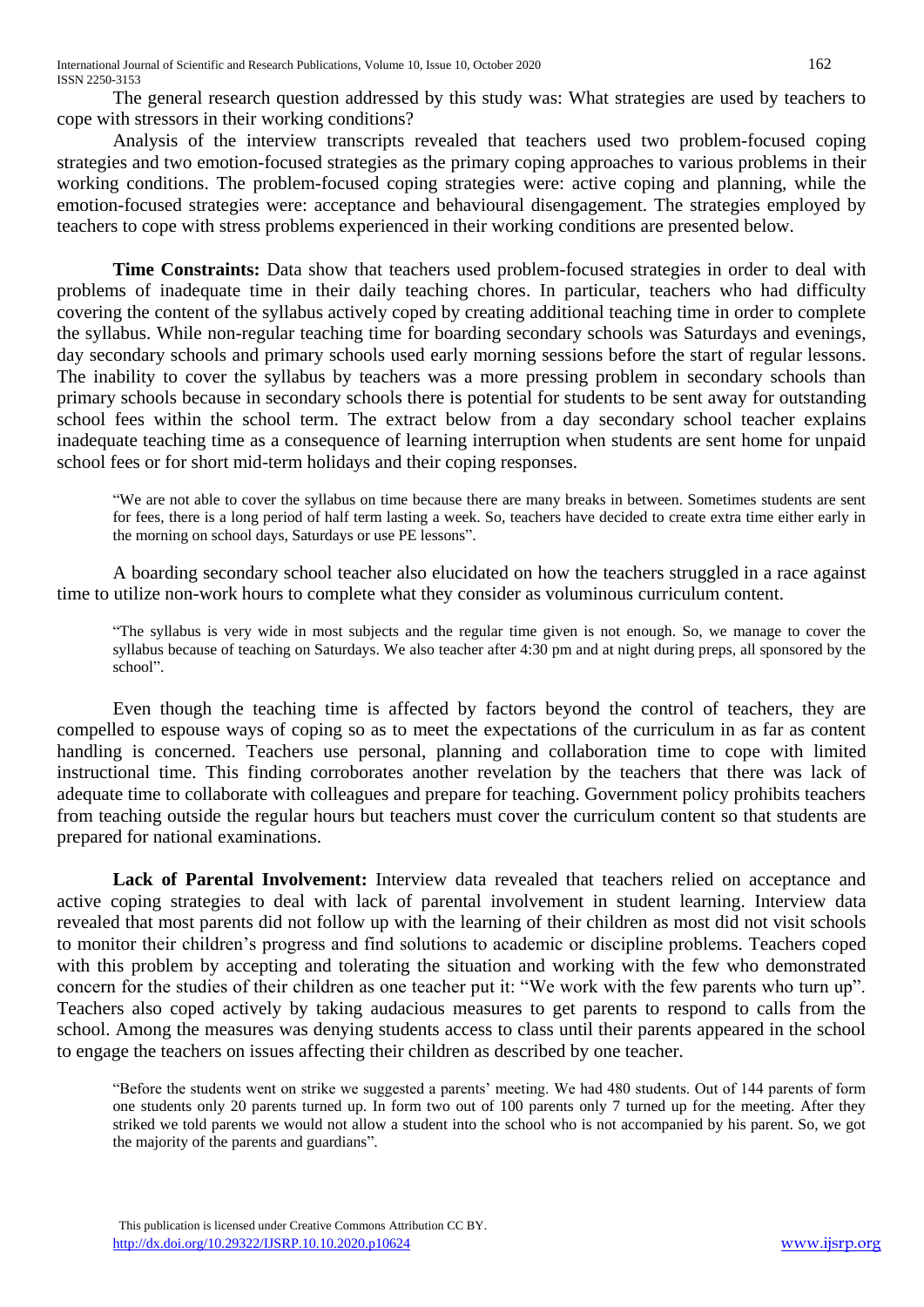**Student discipline problems:** In coping with student discipline problems, teachers depended primarily on acceptance and behavioural disengagement strategies to reduce the effects of the stressors. Interviews also revealed that teachers adopted acceptance coping with student apathy by becoming accustomed to the situation since they could do nothing about it. One secondary teacher, for instance, explained how students wasting time was a prevailing problem rooted in school culture about which teachers could do nothing to change but reconcile to.

"We have become used to students wasting time. It is like we have developed immunity. It is like after all that is how things are and as an individual I can do nothing about it. It is not that I lack the passion and the zeal to teach but the system is not supportive".

In instances where teachers felt they were likely to suffer retribution from students or the government for the corrective measures they took against misbehaving students, they resorted to behavioural disengagement by ceasing to make effort to institute disciplinary measures as elaborated by a teacher in the quote below.

"We read in the news yesterday that a teacher was jailed for three years for slapping a student. Such measures have discouraged teachers from getting involved in student discipline issues and the results is that students are all over the country burning schools. There is a lot of indiscipline problems among students because teachers no longer sacrifice to stay longer hours in school to monitor and deal with student issues. They only come to teach and don't have interest in managing student discipline including guidance and counselling students".

**Teacher Empowerment:** Teachers who were frustrated by lack of consultation in school decisionmaking coped through behavioural disengagement by giving up the prospect of being engaged constructively by school authorities. Interview data showed that secondary school teachers were less likely to challenge unilateral decisions and less comfortable raising important issues and concerns in the school because some secondary schools lacked an open consultative environment where teachers could liberally raise matters of concern with the school administration. The comment of one teacher captures the problem and the disengagement strategy,

"What do you do? Your boss has decided. The moment you talk about it [a decision] you will be in trouble. We just keep quiet and suffer in silence. This has effect on the morale of the teachers".

The disengagement strategy revealed by the participants is a demonstration of the teachers' lack of a strong belief in their ability to control what happens to them. This sense of fatalism can potentially breed indifference as teachers elect to completely not participate in decision-making in the school.

**Teacher compensation:** Teachers used a number of ways to cope with problems of compensation. First, to actively cope with inadequate remuneration, the teachers admitted to venturing into personal business and conducting private tuition for willing students to supplement their income from the government.

Secondly, teachers actively coped with the lack of promotion through optimism and unrelenting in applying for promotion as one teacher noted: "The teachers keep trying and continue to apply for promotion when TSC advertises. They don't give up".

Thirdly, to cope with their dissatisfaction with the terms and conditions of service, teachers said they were always exploring options of getting out of teaching. This coping by planning was demonstrated by teachers pursuing higher academic qualifications in fields other than teaching as one teacher remarked,

"TSC said you wait for vacancies to be announced in a given establishment for a teacher with higher qualification to be considered. This is one of the areas that is now discouraging the teachers. So, some teachers are therefore opting to do non-education courses so that they are able to leave teaching finally".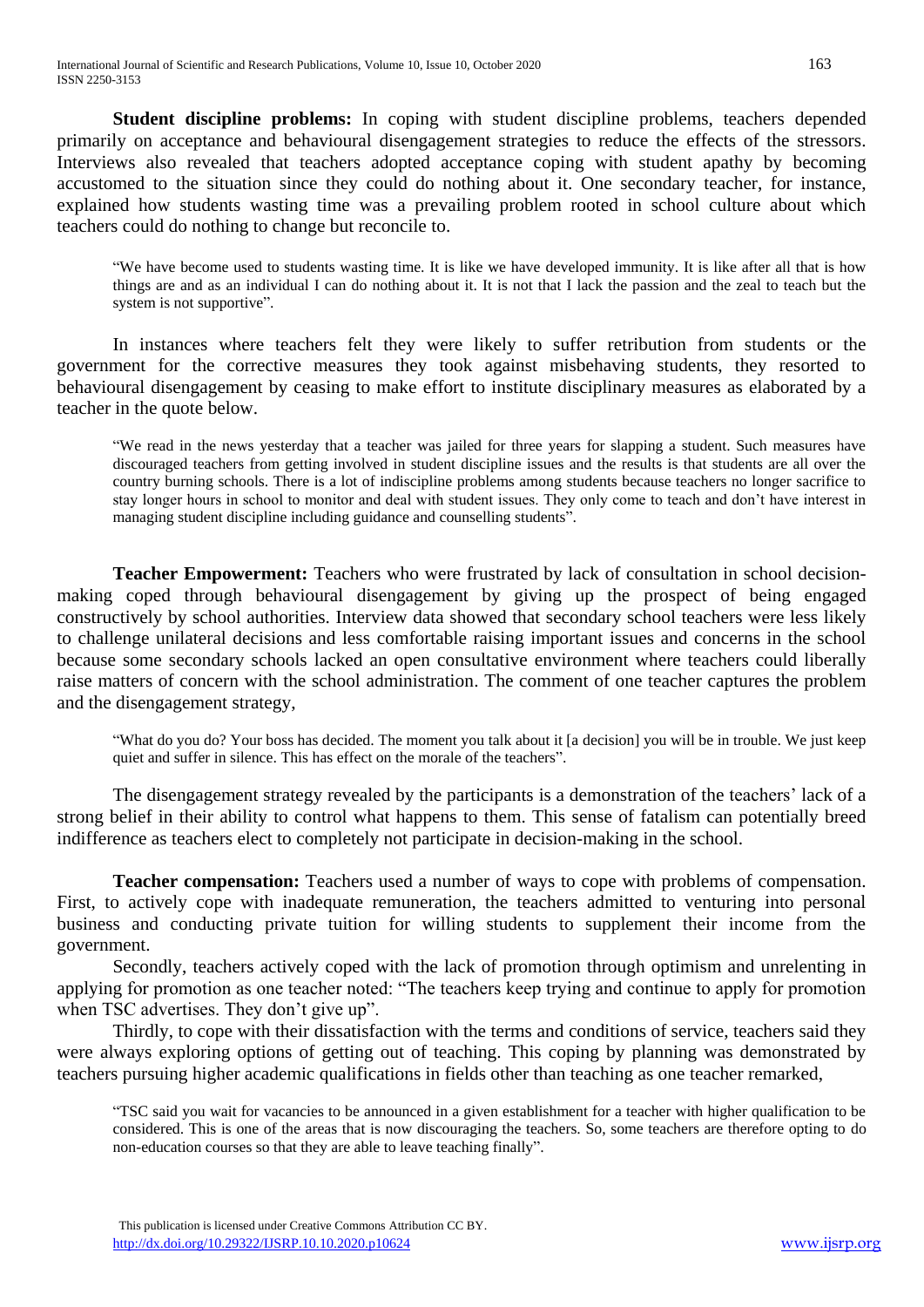Fourthly, teachers also admitted to being in constant search of employment opportunities outside the government teaching sector. The statement of one teacher represents the planning that teachers were engaged in while searching for alternative employment opportunities.

"If I get another opportunity of employment even on contract today I will not think twice about it because of the poor terms and conditions of service. And by the way every teacher is a job seeker".

These findings show that teachers preferred to maintain the current job while supplementing their income from other gainful engagements. The teachers also sought to improve future job prospects by studying courses in other fields and engaging in job search behavior (Astarlioglu et al., 2011). These coping strategies express teachers' proactive actions as they look forward to control either their current job or future job by taking behavioral actions.

To cope with poor medical services, the teachers reported seeking alternative services to what was offered under the insurance cover. They took active steps as individuals to spend personal funds to obtain services and medications that the health facility mandated by the insurer could not provide. One teacher observed that: "The medical insurance is a sham. The health facility that is accredited by the insurer to serve the teachers does not have the personnel, the service and medicines required. So, we go to other hospitals and use our money to get treatment".

## **4. CONCLUSION AND IMPLICATIONS**

Learning to cope with stress successfully has benefits for teachers. While teachers may not be able to change the various factors in their working conditions such as the level of support from parents, the number of students in the classroom, or the availability of instructional materials, they have the power to practice coping strategies that either directly address the sources of job-related problems or minimize the emotional consequences of stress. Some coping strategies, such as active coping, reported in this study offer some valuable options that may improve a teacher's sense of well-being (Howard & Johnson, 2004). For example, the supplementary ways of earning an income may improve the pecuniary situation of teachers. Others, such as acceptance, are particularly important in circumstances in which the stressor must be accommodated to, as opposed to being changed (Carver et al., 1989). For instance, teachers accommodating to lack of involvement in decision-making in the school.

This study reveals that the fretfulness of stress in the lives and performance of Kenyan teachers cannot be ignored. From an organizational point of view, stress can lead to significant loss of skilled and experienced teachers from the teaching workforce (Richards, 2012). Stressed teachers who stay within the profession are likely to be increasingly less productive in their jobs. For the benefit of students as well as the society, the matter of teacher coping deserves the attention and support of employers and policymakers. While some of the coping strategies used by the teachers in this study were valuable in the short term, they were not necessarily effective in the long term. As such, policy implications are that the teachers need support to cope with stressors that exceed their coping resources by being provided with instructional resources, reduced workload, enhanced compensation and adequate participation in decision making in the school.

### **5. REFERENCES**

- Astarlioglu, M., Kazozcu, S. B., & Varnalia, R. (2011). A qualitative study of coping strategies in the context of job insecurity. *Procedia - Social and Behavioral Sciences*, *24*, 421–434. https://doi.org/10.1016/j.sbspro.2011.09.065
- Blase, J. J. (1986). A Qualitative Analysis of Sources of Teacher Stress: Consequences for Performance. *American Educational Research Journal*, *23*(1), 13–40. https://doi.org/10.3102/00028312023001013